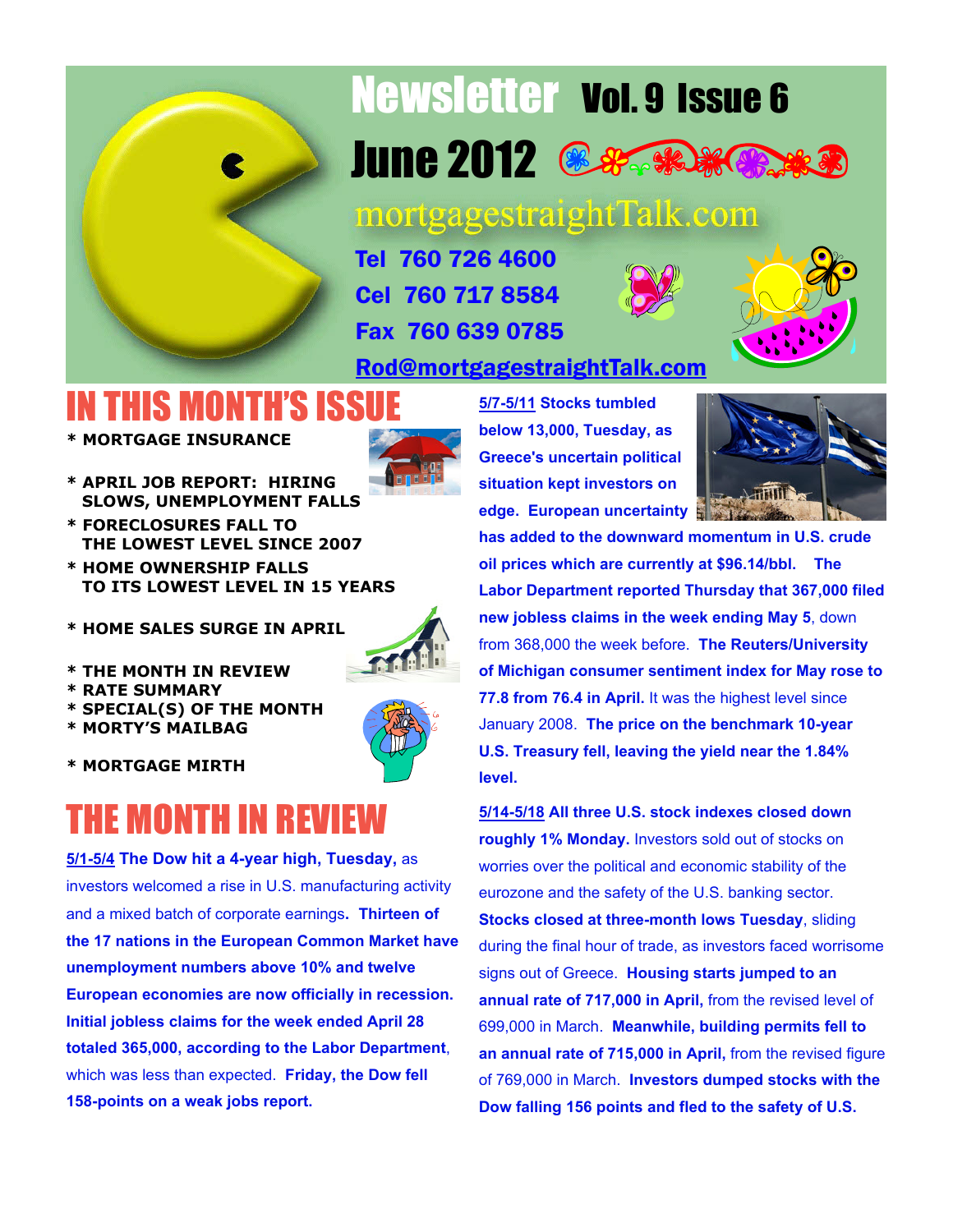#### **Treasuries on Thursday as worries about Greece's future in the Eurozone continued to escalate.**

**5/21-5/25 April sales of NEW homes grew 3.3% month over month** to an annualized rate of 343,000, according to the U.S. Department of Commerce. **The number of people filing for first-time unemployment benefits dipped 2,000 to 370,000** in the latest week, the Labor Department said Thursday.

**5/28-5/31 The Conference Board's Consumer Confidence Index for May fell to 64.9,** after falling to 68.7 last month. Economists had expected the index to ease to 69.4 in May. **The Case-Shiller 20-city Index, which tracks home prices, fell 2.6% in March, after falling 3.5% in the prior month.** Economists had expected the index to have slipped 2.8%. **Stocks fell sharply Wednesday,** here and abroad, as worries about Europe's debt crisis, again shook confidence. **The euro slipped to a fresh two-year**



**low against the dollar**. **Investors flooded into U.S. Treasuries, raising prices and pushing the yield on the benchmark 10-year note down to a record low of 1.63% Payroll services firm, ADP, showed a gain of 133,000 jobs, less than the 157,000 forecast by economists. Those filing for first-time unemployment benefits rose 10,000 to 383,000 in the latest week.**

### MORTGAGE INSURANCE

#### **WHAT IT IS**

Mortgage Insurance (MI or PMI for private mortgage insurance) is an indemnification policy that a buyer



purchases that protects the lender from buyer default. This insurance is required only when a property's Loan To Value (LTV) is in the range of 80.1-100% (foreclosure risk). In short, it is insurance that the lender

requires due to the risk of a loan going into default. The borrower pays the premium for the insurance, but the lender receives the benefits. Therefore, it is a fee that the borrowers are required to pay until they can demonstrate that they are not a default risk.

Not all mortgage insurance is issued by private companies. Mortgage insurance began with government programs backed by the FHA and the VA. Government mortgage insurance is still available today, but the private plans have some advantages over the government programs:

- Private insurance is available on higher loan amounts.
- Private MI is available on more types of mortgage loan types.
- In some cases, the cost of government mortgage insurance can be higher than for private plans.
- MI payments are competitive with or better than combo financing
- MI is cancellable—Seconds must be paid in full
- MI underwriting guidelines are more flexible
- · One loan is simpler than two
- MI isn't rate sensitive—costs don't rise as they do with HELOCs
- MI makes it simpler and easier to refinance

#### **WHY SHOULD I PAY FOR THE LENDER'S POLICY?**

Studies have shown that homeowners with less than 20% invested in a home are more likely to default. That makes low-down-pay-



ment mortgages riskier for lenders and investors. Mortgage insurance helps cover this additional risk. Because they're insured against this loss, lenders are willing to accept lower down payments (a standard down payment used to be 20% of the purchase price). In a corollary fashion, borrowers benefit in that it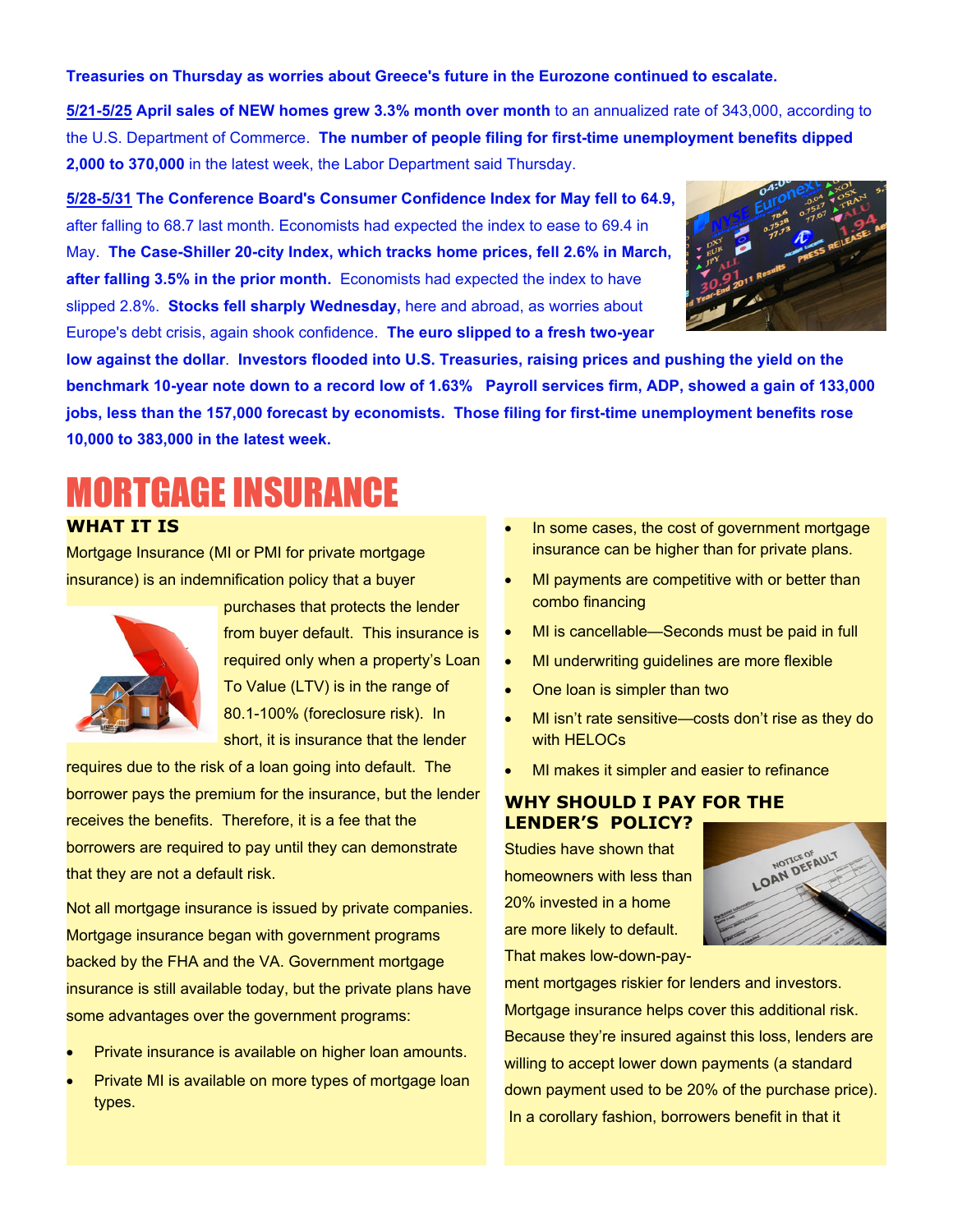permits the buyer to buy a more expensive home with a smaller down payment than might otherwise have been the case.

With 2<sup>nd</sup> mortgages and HELOCs now unavailable above 80% loan to value, mortgage insurance is the only game in town, if a borrower is coming in with a down payment of less than 20%. Another disadvantage of adjustable rate 2nds or Home Equity Lines of Credit (HELOCs) is the lack of interest rate and payment caps. Simply put, M.I. is immune to rising interest rates and unlike HELOCs, it is cancelable whereas 2nds must be paid back in full and many of them like a  $30/15$  (a  $2<sup>nd</sup>$  with payment amortized over 30 years but due in 15) have balloon payments to contend with, as well.



#### **INELIGIBLE LOAN TYPES**

Investment properties are not eligible for MI, but primary residences and 2 nd homes are. Lender paid MI on loans with and LTV of 97% and/or 3/1 ARMs.

#### **ADVANTAGES**

- · Flexible premium payment options are available—your lender can offer several options for MI payment
- Premium payments are temporary.

#### **HOW DOES MI WORK?**

Lenders usually take care of arranging for private mortgage insurance after discussing with you the kind of mortgage insurance plan you can afford and that best fits your needs. MI products include options for lender or borrower-paid premiums, and can be financed as part of the

mortgage, paid monthly or as a one-time upfront single premium. Various options afford a variety customized MI solution to be tailored to the borrower's needs and income stream.

Usually the mortgage insurance premium is added to your monthly principal and interest payment (along with your property taxes and hazard insurance) and in turn, the lender pays the mortgage insurance premium to the mortgage insurer. You can also opt for a single financed premium plan in which your mortgage insurance is factored into the loan balance.

#### **WON'T M.I. JUST INCREASE MY MORTGAGE PAYMENT?**

Yes, but mortgage payments are determined mainly by the interest rate and the loan amount. Mortgage insurance represents only a very small percentage of a borrower's mortgage payment.

#### **M.I.: WHO PAYS IT AND HOW IT'S PAID**



There are two basic

approaches regarding who pays it: the borrower or the lender.

> **1. Borrower Paid MI**—with borrower-paid mortgage insurance (BPMI), the borrower pays the MI premium, either monthly or as a single upfront premium. Single premiums may be financed into the loan. A choice of monthly premiums or a single premium can be paid at closing or financed into the loan.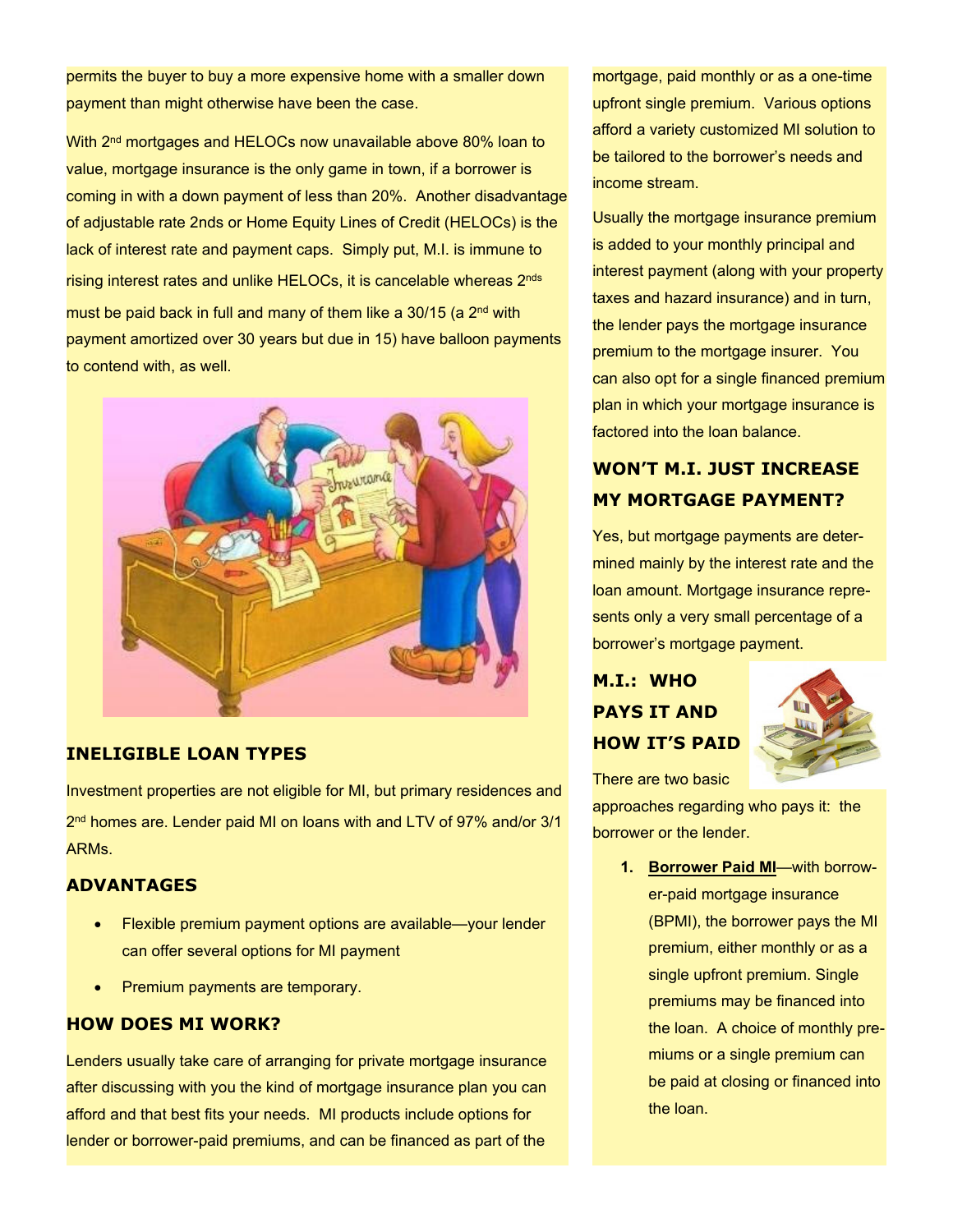**2. Lender Paid MI**—the lender pays for the mortgage insurance and passes the cost of it on to the borrower in the form of a higher interest rate on the loan. While this approach may result in reduced closing costs and a lower monthly payment for some homebuyers, lender paid mortgage insurance is provided for the life of the loan and is not cancelable.

A borrower has several payment options: a monthly premium, an annual premium, a single premium, and even a split premium. As payment options go, there's pretty much



something for everyone. Here's a sampling of the various plans and their corresponding benefits:

- **Monthly premium—the mortgage insurance premium is incorporated into your overall loan payment. With this plan you can minimize the closing costs. If MI coverage is cancelled, the unearned premium is refunded.**
- **Single Financed Premium Mortgage Insurance—** Borrowers can pay a one-time lump sum payment. This attractive option offers a low monthly payment and reduces the amount necessary at closing. Single Financed Premium MI is best for borrowers who want to minimize their monthly payment. The premium due at closing can paid by the borrowers or by a third party such as a builder or seller. It can also be financed into the loan amount. It is the lowest MI cost option for most consumers. Under the Homeowners Protection Act of 1998 (HPA), mortgage insurance is cancellable and the unearned premium is refundable.
- **Annual plan—**you pay an initial premium at closing and a renewal premium each year that follows. Borrowers can pay the first year premium **at closing** or they can pay  $1/12<sup>th</sup>$  of the premium monthly as part

of their mortgage payment. The initial premium can also be financed into the loan amount.

**Hybrid MI or Split premium** By splitting the MI cost into an upfront premium and a smaller monthly payment, it dramatically reduces a borrower's monthly MI payment, which can help them qualify for a larger loan. The upfront premium gives the borrower a credit at closing, which is used to buy down the MI premium. Upfront single premiums can be .50%, .75%, 1.00% or 1.25% of the loan amount, with the balance of the MI premium paid monthly. There are two initial premium options: full payment by the borrower at loan closing, or the financing of the initial payment into the loan. The borrower may receive a refund of the financed portion of premium if MI is cancelled in the first two years. This program requires a 680 FICO score.

#### **HOW SMALL CAN YOUR DOWN PAYMENT BE?**

Generally speaking, you're going to need 3-5% as a minimum.

#### **COSTS**

It varies. You'll need less mortgage insurance with 15% down than you will with 5% down. It also depends on the type of mort-



gage and other factors. In general, the higher the LTV, the higher the factor and consequently the higher the cost will be. Because of the variety of programs, variables and lenders it's advisable to contact a mortgage lender like myself for actual pricing.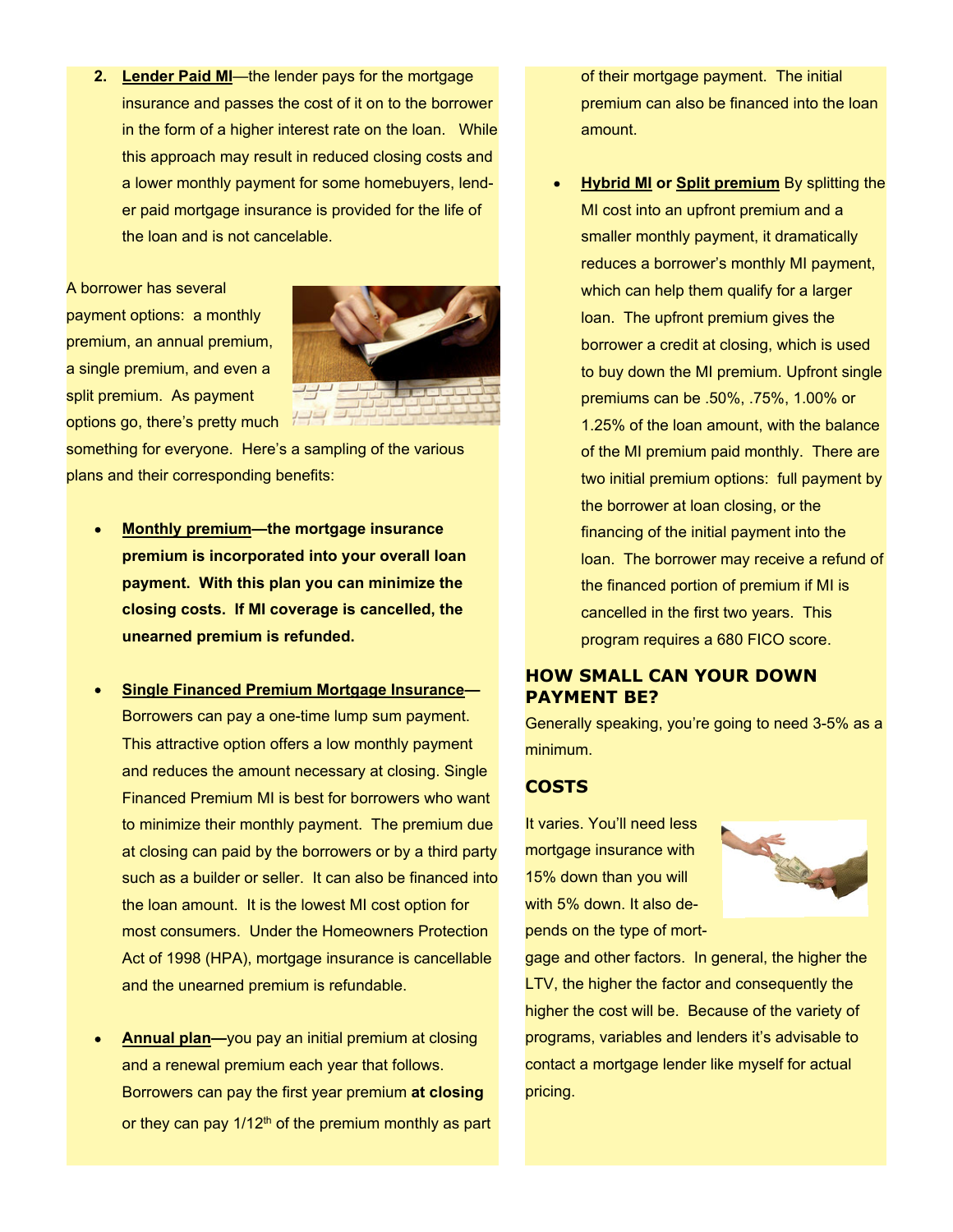#### **CANCELLING MI**

Homeowners with MI may request to cancel it when their equity reaches 80% and is automatically cancelled when the original LTV is paid down to 78%.

#### **M.I. DEDUCTION REPEALED**

Congress repealed the law that it enacted in 2007 that allowed Private Mortgage Insurance (PMI) premiums to be tax-deductible for borrowers who make less than \$100,000 per year. Thus, mortgage insurance premiums paid or accrued after December 31, 2011, are no longer eligible to be treated as interest paid by the payer/borrower.



### APRIL JOBS REPORT: HIRING SLOWS, UNEMPLOYMENT FALLS

Hiring slowed in April and workers dropped out of the labor force in droves -- not a good sign for the job market going forward. The economy added just 115,000 jobs in the month, the Labor Department reported Friday, down from March when employers created 154,000 jobs.

Meanwhile, the unemployment rate fell to 8.1% as 342,000 workers dropped out of the labor force. At 63.6%, the portion of the working-age population participating in the job market is now at its lowest level since 1981. That's problematic mainly because it weighs on economic growth.

The labor market has been on a roller coaster this year, with job growth starting off strong in the first couple of months of 2012. Then a disappointing slowdown in March led many to wonder

whether the recovery was taking a turn for the worse. April's weak growth compounded those fears. But revisions from previous months also showed the economy gained 53,000 more jobs in February and March than originally thought.

Some economists believe the slowdown now is mainly due to the seasonal adjustments the government uses in calculating its figures. Warm weather earlier in the



\*NUMBERS ARE SEASONALLY ADJUSTED; SOURCE: BUREAU OF LABOR STATISTICS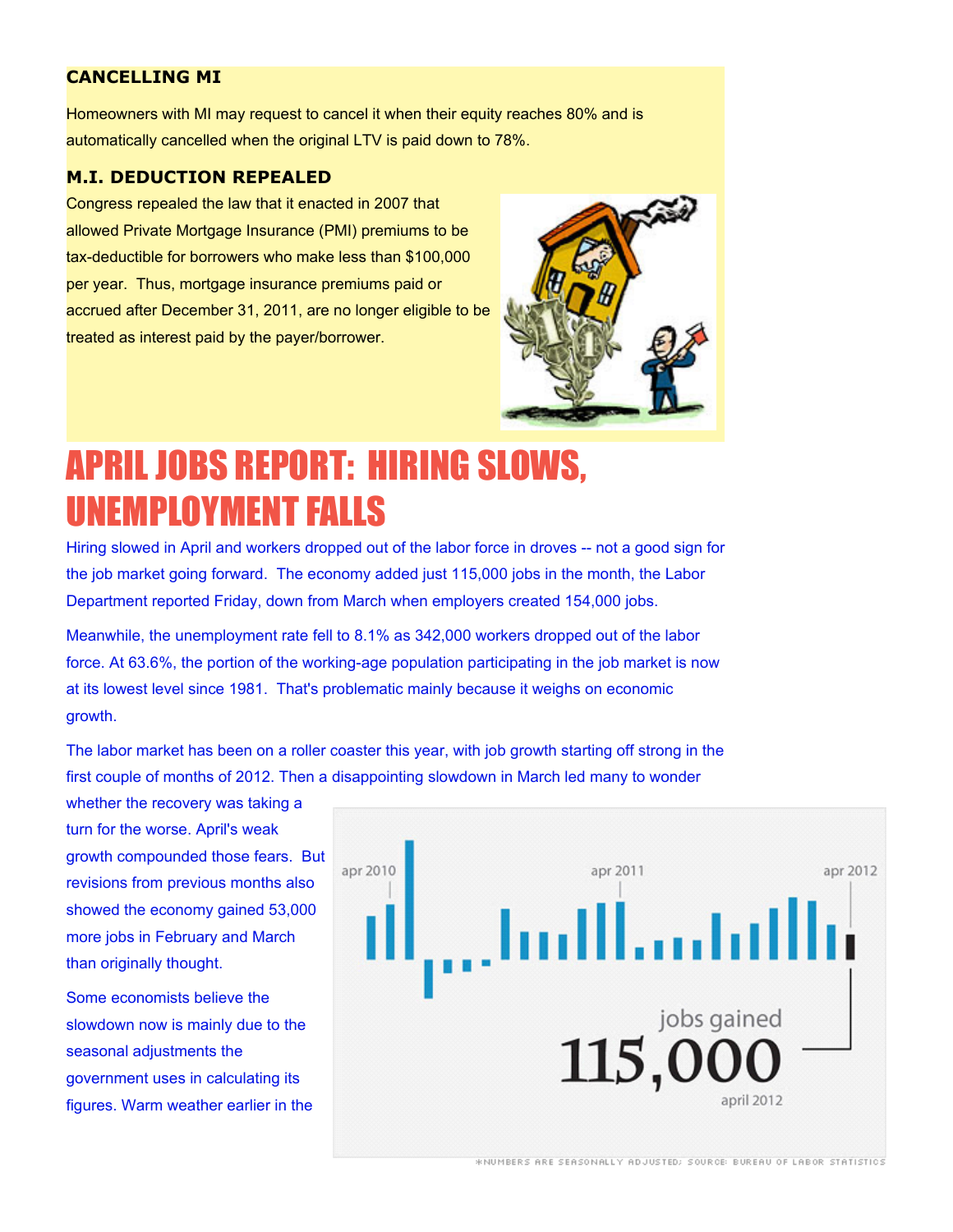year may have given the job market an artificial boost in January and February, which is now tapering off.

Retailers added 29,000 jobs in April, while restaurants and bars added 20,000 workers. Temporary agencies hired 21,000 and manufacturers added 16,000 jobs. Meanwhile, the government continued to slash workers.

Recruiters say they're still seeing plenty of demand for high-skill workers in technology, health care and professional services like accounting, but not enough of America's unemployed have the right qualifications.



Overall, the job market has a long way to go to climb out of the deep hole left by the financial crisis. Of the 8.8 million jobs lost, only about 3.7 million have been added back. Roughly 12.5 million Americans remain unemployed, and 41.3**%** of them have been so for six months or more.

### **FORECLOSURES FALL TO LOWEST LEVELS SINCE 20**

Bank repossessions declined significantly -- there were 51,415 repossessions last month, down 26% from a year ago, and about half the 102,000 monthly repossessions at the peak in September 2010. Much of the improvement, however, can be attributed to declines in only a handful of states, especially those that had been hardest hit by the housing crisis and which did not require judicial review of foreclosures.

In Arizona and Nevada, for example, bank repossessions were down roughly 70%. In California, they were more than 50% lower. States that do require judicial review, however, are only now catching up to foreclosure filings that were put on hold in the wake of the robo-signing scandal in 2010. The 26 states that require judicial review -- including Florida, New Jersey and Illinois -- continue to see increases in foreclosure activity.

Another factor RealtyTrac cited for the decline in foreclosures was a big increase in short sales, deals in which borrowers sell homes for less than what they owe on their mortgages. More distressed loans are being diverted into short sales rather than becoming completed foreclosures.

Foreclosure filings in April fell for the third straight month to the lowest level since July 2007. Total foreclosure activity for April, including default notices, scheduled auctions and bank repossessions, was down 5% from March, according to RealtyTrac.

Banks take a hit on short sales because they forgive the difference between proceeds from the sale and the mortgage balance. But short sales can cost banks less than



foreclosures. In fact, several large mortgage lenders are paying out incentives to borrowers who complete a short sale.

Bank of America said it would give some struggling homeowners payments of up to \$30,000 if they sell their homes in short sales. Chase and Wells Fargo also have similar programs in place.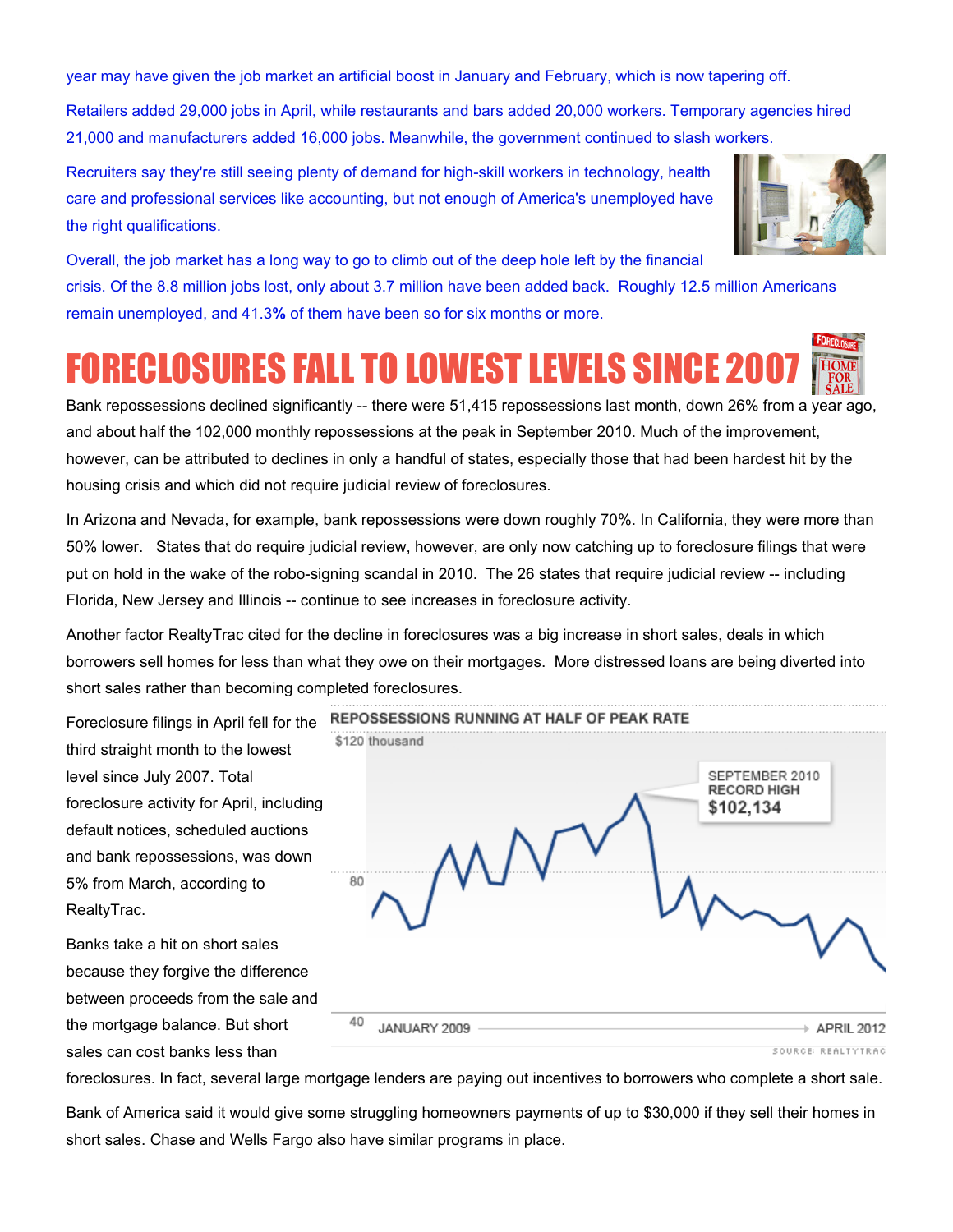### **HOME OWNERSHIP FALLS TO LOWEST LEVEL IN 15 YEARS**



Homeownership in the U.S. fell to its lowest level in 15 years during the first quarter as more delinquent borrowers lost their homes to foreclosure, forcing many to rent. The percentage of Americans who own their homes dropped a full percentage point over the past 12 months to 65.4% during the first three months of 2012, according to the latest Census Bureau data. That's the

lowest rate since 1997 and down from the peak of 69.2% reached in 2004.

As foreclosures grew over the last six years, many homeowners became renters. The rental vacancy rate dropped to 8.8% during the first quarter, down from 9.7% a year earlier and from 9.4% in the last quarter of 2011, according to Census. The growing demand has put pressure on the rental markets. In many depressed housing markets, investors have been buying up distressed properties - foreclosures and short sales -- fixing them up and renting them out.

Meanwhile, median home prices continue to fall. During the first quarter 2012, the median asking sales price for vacant units was \$133,700. That's down from \$143,700 during the first quarter of 2011, according to Census. Homeownership has fallen for all age groups, races and regions since the housing boom, Census reported. It is lowest in the West, where it has dropped one percentage point over the past 12 months to 59.9%. The Midwest has the highest homeownership rate at 69.5%, down 0.9 point year-over-year; the South is second at 67.5% (down 0.9 point) and the Northeast is third at 62.5 (down 1.4 point).



### **HOME SALES SURGE IN APRI**

In April, home sales surged 10% year-over-year, yet another indication of a housing market recovery. The housing market surged in April, with home affordability at record levels. Sales hit 4.62 million homes during the month on an annualized basis, a rise of 3.4% compared with a month earlier and up 10% from April 2011, according to the National Association of Realtors (NAR).



The housing market's improvement was widespread, as all four regions in the nation recorded gains, a good indication that there is

a sustainable recovery afoot. It appears that the fundamentals for a recovery have been in place for a while, only confidence was lacking.

A decline in the proportion of distressed property sales—homes either in default or already repossessed by lenders—helped boost home prices. These properties normally sell at big discounts to conventional sales and drag down the overall median price. In April, distressed properties accounted for 28% of sales, down from 37% 12 months earlier.